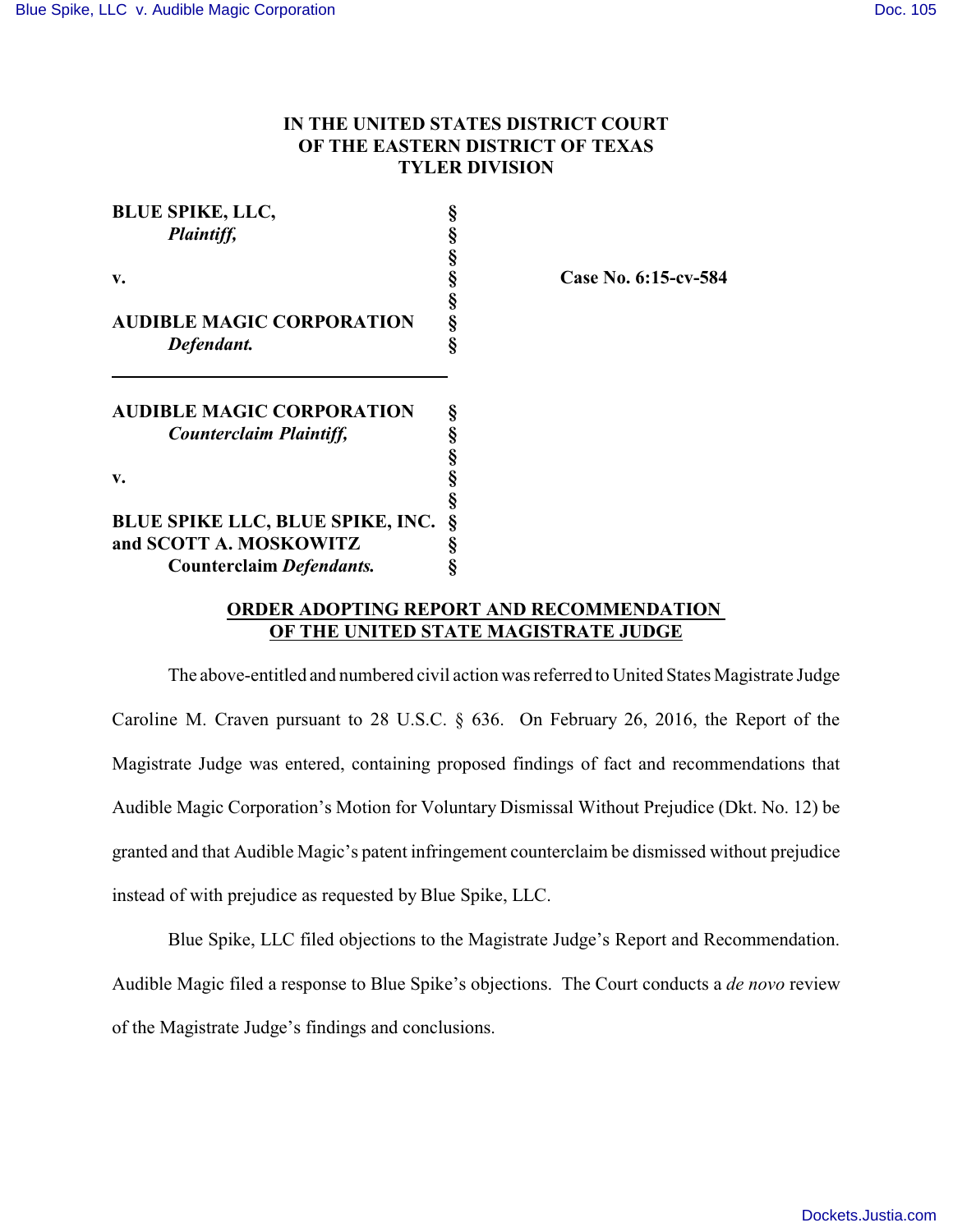#### **BACKGROUND**

On August 27, 2012, Plaintiff Blue Spike, LLC ("Blue Spike") filed suit against Defendant Audible Magic Corporation ("Audible Magic"), alleging infringement of four patents (the "Asserted Patents"). The Asserted Patents describe a method and device for monitoring and analyzing signals. Audible Magic eventually brought thirteen counterclaims, including a patent infringement counterclaim (no. 12) at issue here. Specifically, Audible Magic alleges Blue Spike's offer for sale of its Giovanni Abstraction Machine® ("GAM") infringes Audible Magic's U.S. Patent No. 6,834,308 ("the '308 patent").

#### **THE REPORT AND RECOMMENDATION**

After extensive briefing and a hearing, the Magistrate Judge was not convinced Blue Spike had expended significant effort in preparing for trial on Audible Magic's patent infringement counterclaim. She concluded Audible Magic's explanation of its need for a dismissal without prejudice outweighed Blue Spike's concern of its possibly having to face trial later. The Magistrate Judge did not find excessive delay or lack of diligence on the part on Audible Magic in moving to dismiss. The Magistrate Judge recommended Audible Magic's patent infringement counterclaim be dismissed without prejudice.

#### **BLUE SPIKE'S OBJECTIONS**

In its objections, Blue Spike asserts Audible Magic's counterclaim of infringement of the 308 patent was brought in bad faith. According to Blue Spike, the limitations of the '308 patent clearly are not present in Blue Spike's GAM as advertised. Blue Spike asserts Audible Magic asserted the '308 patent only to exert leverage on Blue Spike and to "increase Blue Spike's costs via motion practice, depositions, expert review, and claim construction." (Dkt. No. 83 at 1).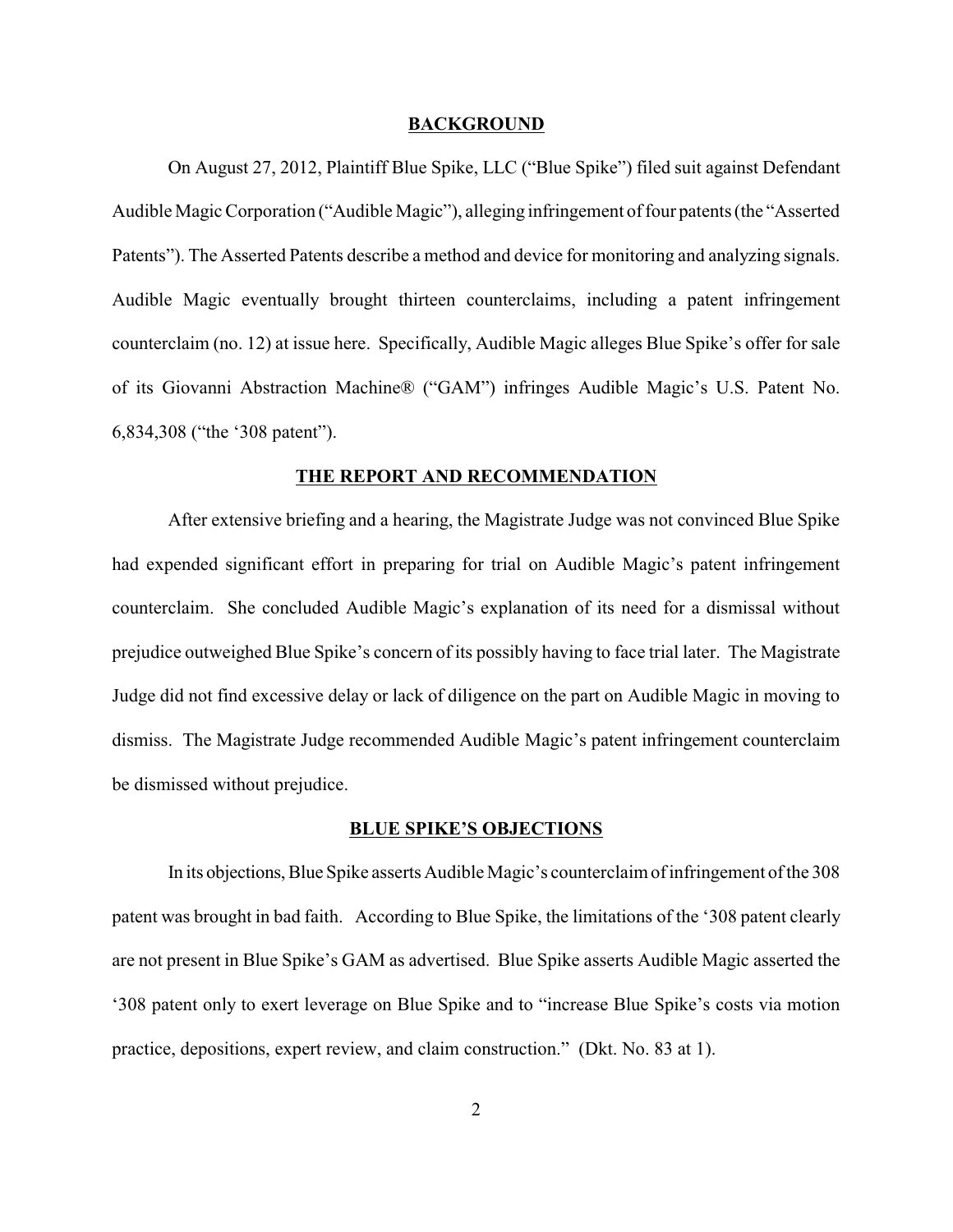Blue Spike further asserts Audible Machine was "long aware that the GAM was not a product," and the Report and Recommendation gives too much credence to Audible Magic's purported confusion. According to Blue Spike, it clearly communicated it did not have source code to produce.

Finally, Blue Spike contends it has been prejudiced by Audible Magic's improper assertion of the '308 patent and untimely request to voluntarily dismiss it. Specifically, Blue Spike engaged experts to review the '308 patent and spent considerable time and expense on depositions, claim construction, and trial preparation related to the '308 patent. Because of this prejudice, Blue Spike argues dismissal without prejudice is not appropriate. Rather, dismissal with prejudice is an acceptable remedy.

## **AUDIBLE MAGIC'S RESPONSE**

In response, Audible Magic asserts Blue Spike's offer for sale of the GAM included all of the elements of Audible Magic's '308 patent (most of which Blue Spike concedes are present), and Audible Magic's patent infringement counterclaim has been in good faith. Audible Magic asserts Blue Spike discontinued its offer for sale "in the middle of the litigation," confirming in December 2014 it was no longer offering GAM. Audible Magic states it sought dismissal as soon as it had "binding evidence that the GAM product does not exist." (Dkt. No. 85 at 5). Specifically, in his January 2015 deposition, Scott Moskowitz testified there was not, and never had been, a GAM product. On February 10, 2015, Michael Berry testified there was no GAM product and that he had not provided such a product to Blue Spike. Audible Magic filed its motion for voluntary dismissal on February 19.

Audible Magic argues "Blue Spike sent conflicting messages to keep alive the possibility of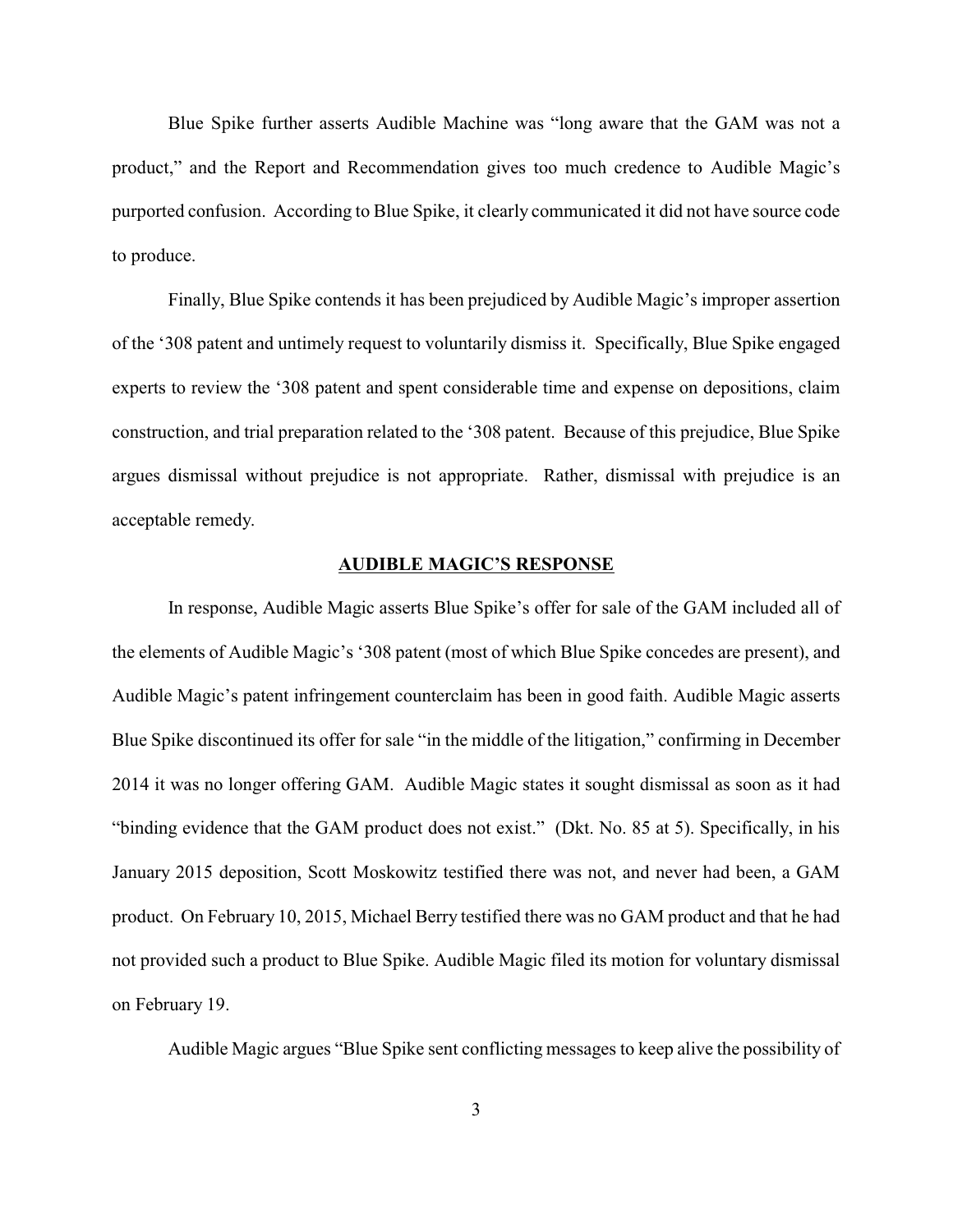telling the jury that it had a product," and to the extent this required discovery and other substantive briefing, "Blue Spike brought it upon itself." *Id*. at 8. Audible Magic further asserts Blue Spike only asked minimal questions regarding the '308 patent during depositions. Audible Magic contends those questions, as well as expert review of the '308 patent, would have been necessary anyway because the '308 patent is asserted prior art to Blue Spike's patents. Audible Magic argues there is no "plain legal prejudice" to Blue Spike under the facts of this case.

Finally, according to Audible Magic, Blue Spike has never submitted any expert opinion to establish non-infringement or to challenge the '308 patent's validity, thus demonstrating the claim's merit. However, considering that Blue Spike had removed the offer for sale from its website and further considering the early 2015 deposition testimony establishing there was no GAM, Audible Magic "elected to streamline the proceedings" by moving to dismiss without prejudice. *Id*. at 6. This would allow Audible Magic to pursue its rights in the future if warranted.

### *DE NOVO* **REVIEW**

Pursuant to FED. R. CIV. P. 41, a court may grant the voluntary dismissal of counterclaims "upon such terms and conditions as the court deems proper." FED. R. CIV. P. 41(a)(2). The decision whether to grant a voluntary dismissal rests soundly within the district court's discretion. *See Elbaor v. Tripath Imaging, Inc.*, 279 F.3d 314, 317-18 (5th Cir. 2002). "[A]s a general rule, motions for voluntary dismissal should be freely granted unless the nonmoving party will suffer some plain legal prejudice other than the mere prospect of a second lawsuit." *Id.* (citing *Manshack v. Southwestern Elec. Power Co.*, 915 F.2d 172, 174 (5th Cir.1990)).

The Magistrate Judge thoroughly analyzed the issues and in her discretion recommended Audible Magic's patent infringement counterclaim be dismissed without prejudice, finding Blue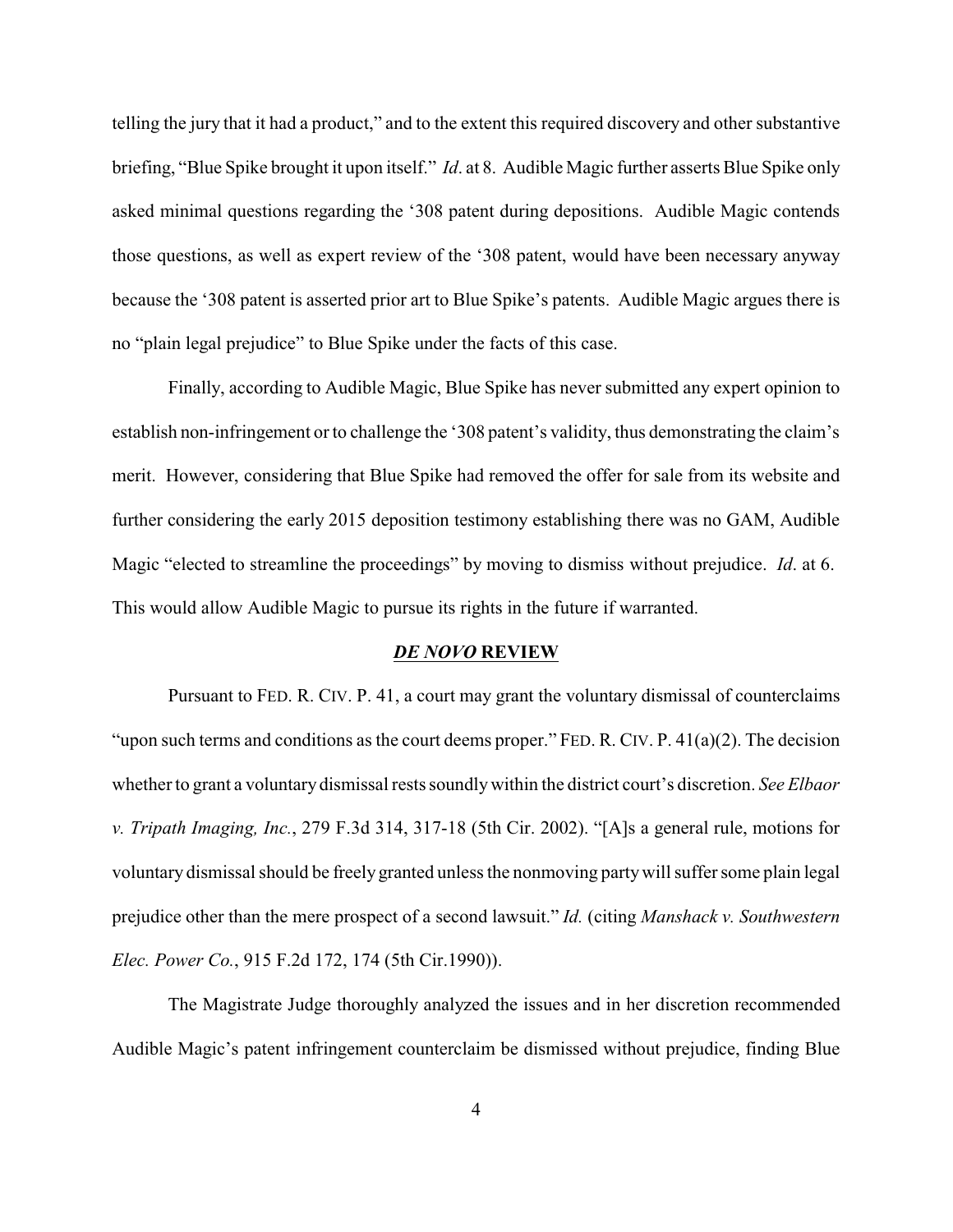Spike has not suffered legal prejudice. "Plain legal prejudice often occurs where the grant of a motion for voluntary dismissal causes the non-movant to be stripped of an otherwise available defense" or where "the movant suffered an adverse legal decision prior to moving for voluntary dismissal." *Robles v. Atl. Sounding Co.*, 77 Fed. Appx. 274, 275-76 (5th Cir. 2003). As noted by the Magistrate Judge, the costs expended in preparation for trial and the "mere prospect of a second lawsuit" do not constitute plain legal prejudice barring dismissal without prejudice. *Id.* at 276; *see also Manshack v. Southwestern Elec. Power Co.*, 915 F.2d 172, 174 (5th Cir. 1990). "If the court finds that legal prejudice does not exist, then the motion should be granted. . . . If, however, the court finds that the motion will cause legal prejudice, then the court can deny the motion or impose conditions that will cure the prejudice." *Espinoza v. Nacher Corp*., 2007 WL 1557107, at \*2 (E.D. Tex. May 24, 2007)(unpublished).

Here, Blue Spike has not made the required showing that it will suffer plain legal prejudice as a result of the dismissal without prejudice. Although "plain legal prejudice can also exist regarding the timing of a motion for voluntary dismissal," Audible Magic's timing did not inflict legal prejudice on Blue Spike. *Id.* Blue Spike made some statements calling into question GAM's existence, but it also made other inconsistent statements (both on its website and in discovery responses) indicating the GAM product did exist. Given these conflicting assertions, it was proper for Audible Magic to pursue the depositions of Mr. Moskowitz and Mr. Berry to establish the facts. Audible Magic sought dismissal as soon as it had binding testimony that the GAM product does not exist.

The time and money expended by Blue Spike in defending against the counterclaim do not mandate the denial of Audible Magic's motion. Additionally, Blue Spike's assertions of prejudice